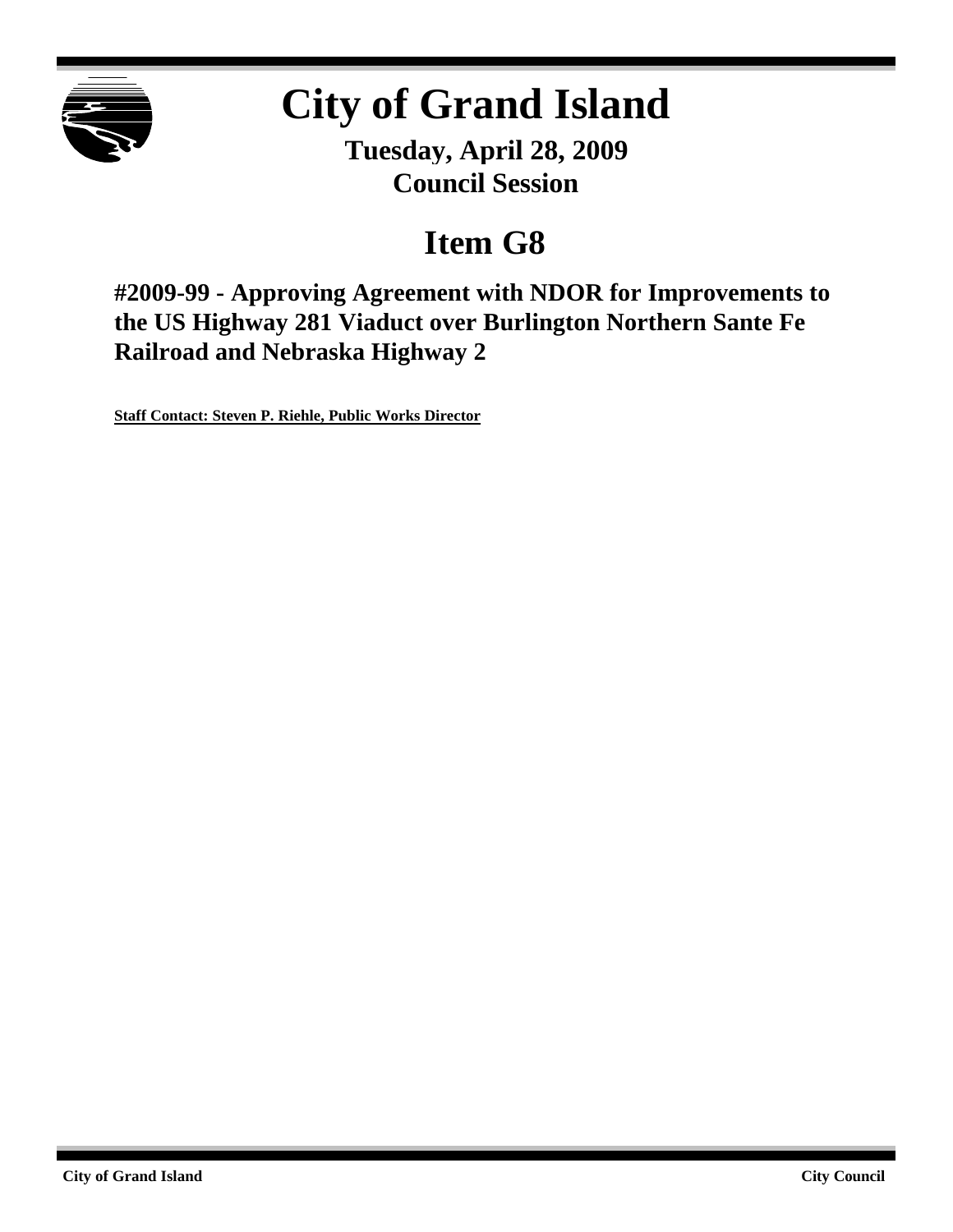# **Council Agenda Memo**

| From:           | Steven P. Riehle, Public Works Director                                                                                                              |  |  |
|-----------------|------------------------------------------------------------------------------------------------------------------------------------------------------|--|--|
| <b>Meeting:</b> | April 28, 2009                                                                                                                                       |  |  |
| Subject:        | Approving Agreement with NDOR for Improvements to<br>the US Highway 281 Viaduct over Burlington Northern<br>Sante Fe Railroad and Nebraska Highway 2 |  |  |
| Item $#$ 's:    | $G-8$                                                                                                                                                |  |  |
| $Presenter(s):$ | Steven P. Riehle, Public Works Director                                                                                                              |  |  |

### **Background**

All agreements must be approved by the City Council. The Nebraska Department of Roads (NDOR) is preparing plans improving the US Highway 281 viaduct over the Burlington Northern Sante Fe Railroad and Nebraska Highway 2.

### **Discussion**

The improvements on the US Highway 281 viaduct over the Burlington Northern Sante Fe Railroad and Nebraska Highway 2 will consist of the following:

- Reconstructing the end of floor
- Approach slabs
- Paving sections
- Installing grade beams
- Move the expansion to grade beam between the approach slabs and paving section beginning near the junction of US Highway 281/Nebraska Highway 2 with Capital Avenue and extending to near the east corporate limits

There will not be any construction costs to the City of Grand Island for this project; however the City has some obligations that may require staff time.

## **Alternatives**

It appears that the Council has the following alternatives concerning the issue at hand. The Council may: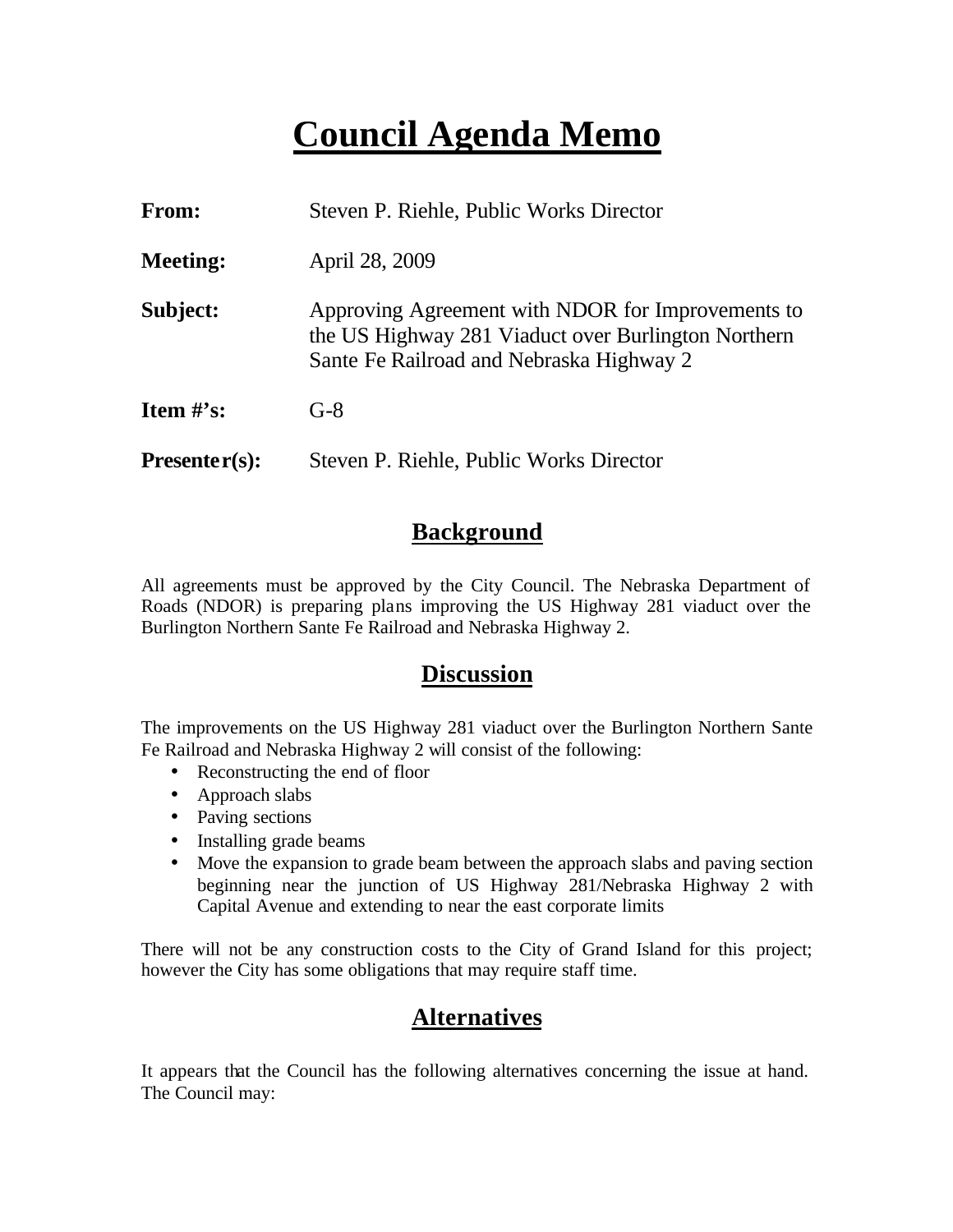- 1. Move to approve
- 2. Refer the issue to a Committee
- 3. Postpone the issue to future date
- 4. Take no action on the issue

## **Recommendation**

City Administration recommends that the Council approve a resolution authorizing the Mayor to sign the agreement.

# **Sample Motion**

Move to approve authorization for the Mayor to sign the agreement.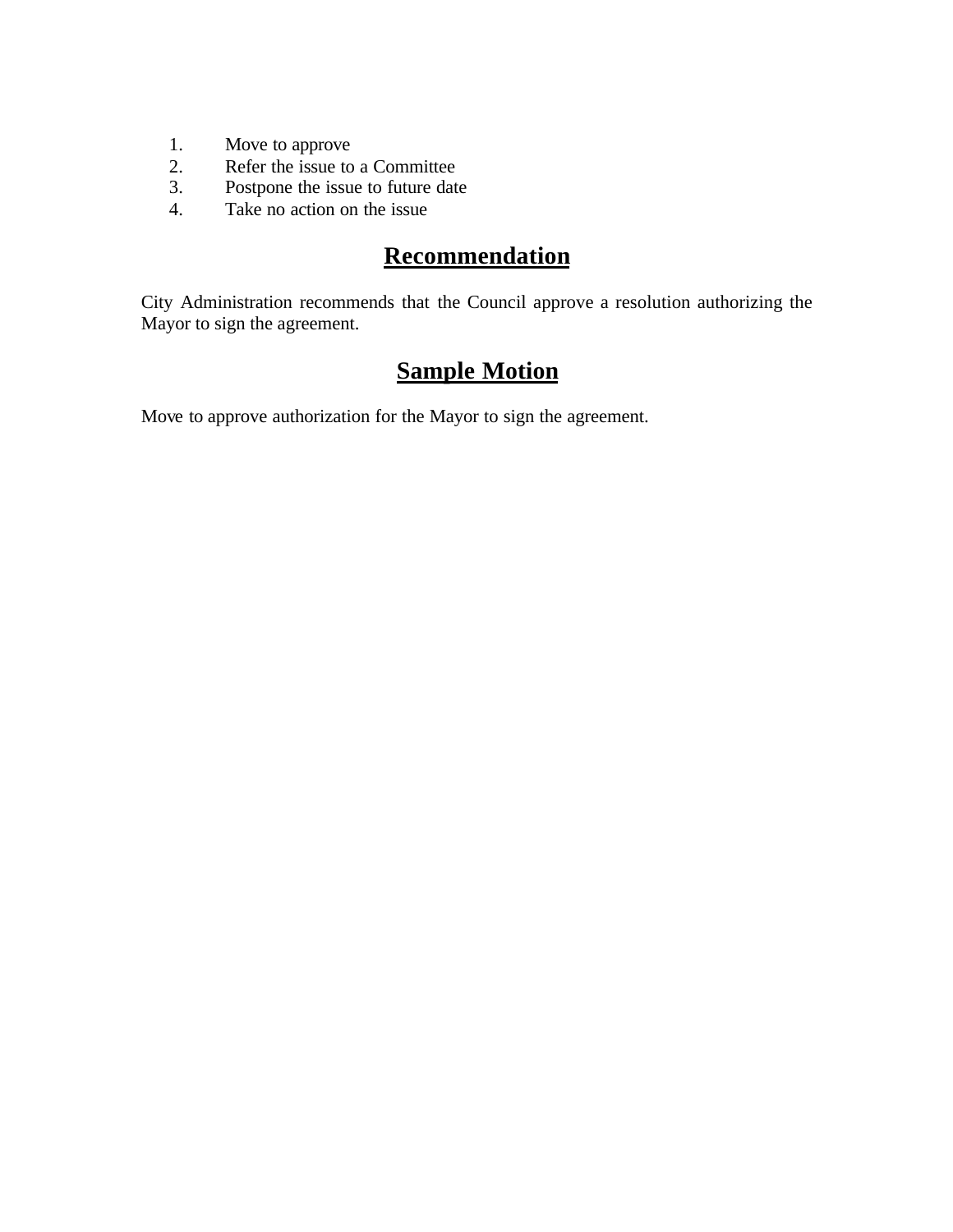### Þ စြ  $\overline{\mathbf{u}}$  $\overline{\mathsf{m}}$ ļΠ  $\leq$ ļΠ ΙZ i⊣

PROJECT NO. NH-281-2(125), STATE CONTROL NO. 42539<br>CITY OF GRAND ISLAND<br>STATE OF NEBRASKA, DEPARTMENT OF ROADS<br>IMPROVING US-281 VIADUCT OVER<br>BURLINGTON NORTHERN SANTE FE RAILROAD AND N-2

State municipal corporation of the State of Nebraska, hereinafter referred to as the "City," and the of Nebraska, Department of Roads, hereinafter referred to as the "State THIS AGREEMENT, made and entered into by and between the City of Grand Island, മ

WITNESSETH:

agreement, and improved at the location as shown in Exhibit "A" attached, which is hereby made a part of this WHEREAS, it is the desire of the parties that a portion of Highway US-281/N-2 9Ó

Funds," have been made available for the construction of improvements such as this, and Grand Island, Nebraska, and funds administered by the State, hereinafter known as "State WHERPS, said inprovement is located within the designated urban area  $\overline{a}$ 

from local property assessments that exceed the City's share of project costs, and WHEREAS, Federal Regulations provide that the City shall not profit or otherwise gain

identified as Exhibit "B," and hereby made a part of this agreement, and of the City Concilidated the included in a project under the designation of NH-281-2(125), as evidenced by the Resolution WHERE CONSTRIPTED TO THE CITY THAT THE DISPOSSED INTERNATION OF jo vab 2009, attached hereto,

WHEREAS, the description of the project is as follows:

Capitol Avenue and extending to near the east corporate limits. approach slabs and paving section beginning near the junction of Highway US-281/N-2 with sections, installing grade beams and to move the expansion to grade beam between the This project will consist of reconstructing the end of floor, approach slabs, paving

and of this agreement No. NH-281-2(125), shall be accomplished according to and in the manner provided by plans highway between construction limits described in Exhibit "A" attached hereto, denoting Project parties hereto, it is hereby agreed that the construction or reconstruction of the aforesaid specifications NOW THEREFORE, in consideration of these tacts and the mutual promises  $\overline{5}$ be prepared by the State, which are to be, by this reference, made a part of the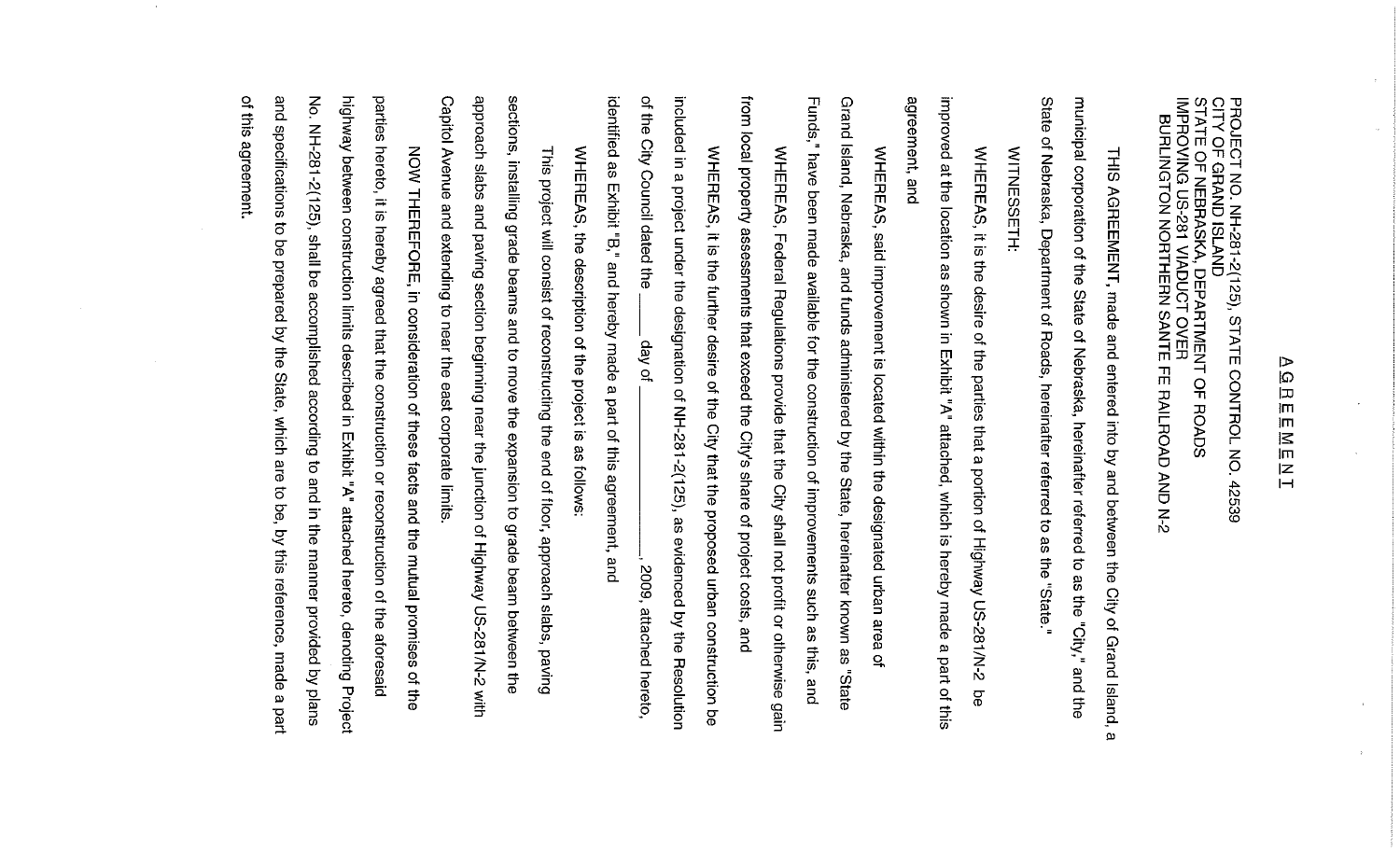| Project No. NH-281-2(125)<br>Control No. 42539<br>N                                                                        | City of Grand Island   |
|----------------------------------------------------------------------------------------------------------------------------|------------------------|
| to participate in the performance of contracts<br>and subcontracts financed                                                |                        |
| enterprises as defined in 49 CFR Part<br>26 have the maximum opportunity                                                   |                        |
| <b>The</b><br>City and State further agree to ensure that disadvantaged business                                           |                        |
| $\widehat{\mathcal{D}}$<br>Disadvantaged Business Enterprises<br>Obligation                                                |                        |
| made<br>$\omega$<br>part of and incorporated by this reference into this agreement.                                        |                        |
| the disadvantaged business requirements of 49<br><b>CFR Part</b><br>92<br>are hereby                                       |                        |
| whole or in part with Federal tunds under this agreement.<br>Consequently,                                                 |                        |
| opportunity to participate in the performance of contracts financed in                                                     |                        |
| enterprises as defined in 49 OFB part 26 shall have the maximum                                                            |                        |
| The City and<br>State further agree<br>to ensure that disadvantaged business                                               |                        |
| $\widehat{\Xi}$<br>Policy                                                                                                  |                        |
| DIS<br><b>ADVANTAGED</b><br>BUSINESS ENTRIPHISE<br>CO.                                                                     | $\oplus$               |
| in this exhibit shall mean the "City."                                                                                     |                        |
| hereto and hereby made a part of this<br>agreement.<br>The reference to "Contractor"                                       |                        |
| Transportation, Title 49<br>CFR, Parts 21 and 27<br>as set forth in Exhibit "B"<br>attached                                |                        |
| relative to nondiscrimination in federally assisted programs of the Department of                                          |                        |
| provided by Neb.Rev.Stat. §48-1101 through 48-1126, and all regulations                                                    |                        |
| abide by the provisions of the Nebraska Fair Employment Practices<br>Act as                                                |                        |
| If the<br>City performs any part of the work on this project itself, the City<br>agrees<br>ಕ                               | $\widehat{\mathbf{e}}$ |
| Highway Administration.                                                                                                    |                        |
| authorized by permit from the City and approved by the State and Federal                                                   |                        |
| keep<br>the old and new right of way free<br>of future<br>encroachments,<br>except those                                   |                        |
| maintenance and operation<br>of the improvement planned in this project,<br>and to                                         |                        |
| other<br>privately owned facility or thing that may interfere with the<br>construction,                                    |                        |
| advertising signs.<br>The City also agrees,<br>at no<br>cost to the<br>State,<br>$\vec{o}$<br>clear<br>Aue                 |                        |
| $\overline{\circ}$<br>clear,<br>at no<br>cost to the<br>State,<br>the present right of way<br>of this<br>project<br>으<br>≌ | $\widehat{\mathsf{e}}$ |
| authorized<br>representative                                                                                               |                        |
| way within the limits of this project receive prior approval of the Director or his                                        |                        |
| ᅙ<br>require<br>that all future entrances from<br>private property<br>to the public right<br>٩                             | $\odot$                |
| being served will be required to stand on said public highway right of way                                                 |                        |
| $\vec{c}$<br>prohibit business<br>establishments being located in such<br>$\pmb{\omega}$<br>way that vehicles              | $\widehat{\sigma}$     |
| within the project limits: No Parking                                                                                      |                        |
| $\overline{c}$<br>pass and enforce an ordinance as required effecting the following restrictions                           | $\widehat{e}$          |
| <b>The</b><br>City agrees for the portion of the project within its<br>corporate limits:                                   | <b>SECTION</b><br>Ļ    |
| And the parties agree further as follows:                                                                                  |                        |

 $\sim$ 

 $\sim$ 

 $\sim$ 

 $\mathcal{A}^{\pm}$ 

 $\sim$ 

 $\sim$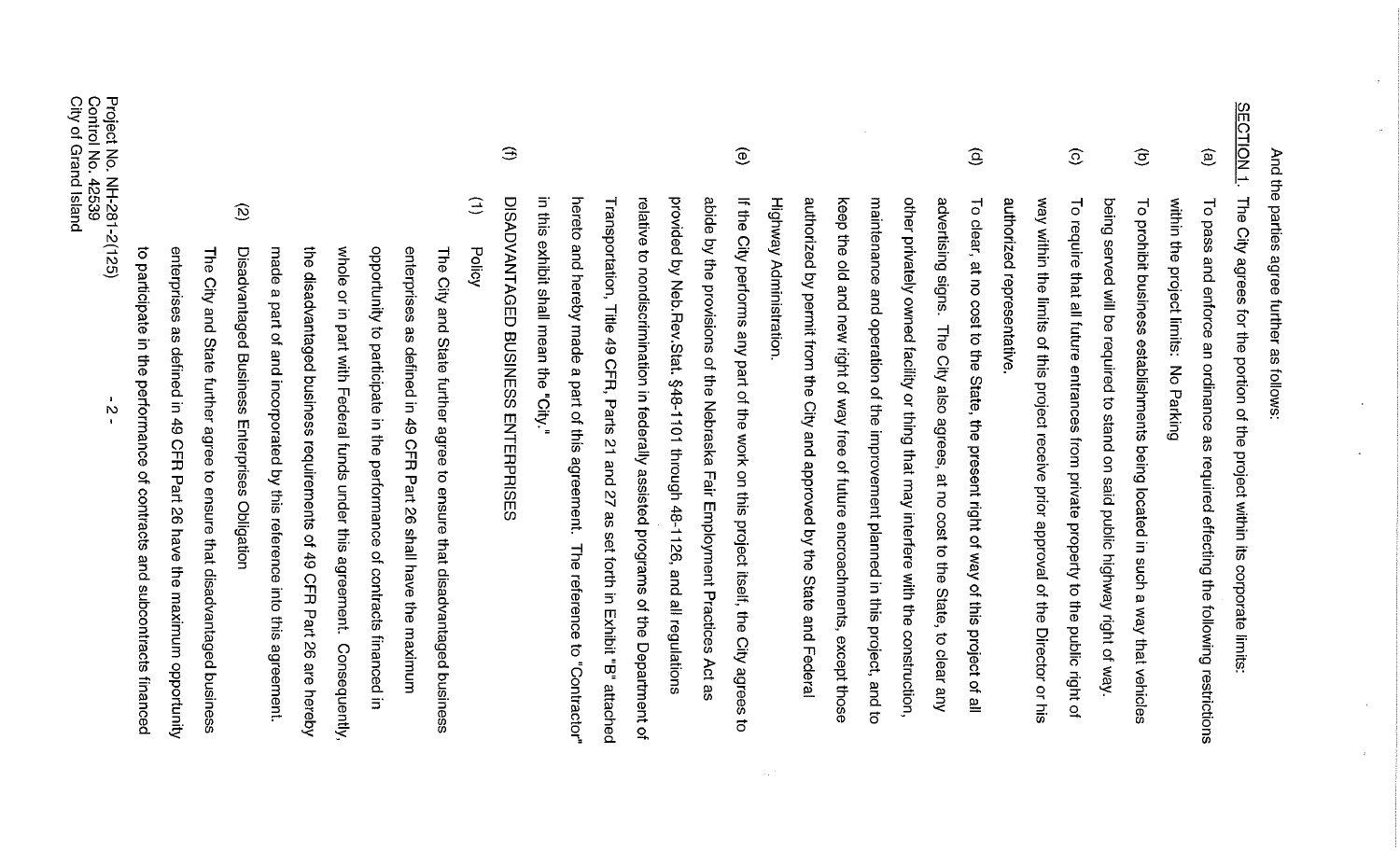| revisions or additions                                                                                           |  |
|------------------------------------------------------------------------------------------------------------------|--|
| Utilities on State Highway Right of Way issued by the State August, 1998, and its subsequent                     |  |
| contemplated in this agreement the Nebraska Department of Roads'<br>Policy for Accommodating                     |  |
| reference.<br>By signing this agreement, the City agrees<br>$\overline{\sigma}$<br>adopt, on the improvement     |  |
| heretofore, is hereby expressly made a part of and incorporated into this agreement by this                      |  |
| Transportation, Federal Highway Administration, as supplemented, revised or updated                              |  |
| Guide, 23 CFR 645B, "Accommodation of Utilities" issued by the U.S. Department of                                |  |
| 23 CFR 645A, "Utility Relocations, Adjustments and Reimbursement", and Federal-Aid Policy                        |  |
| <b>SECTION 2.</b><br>It is agreed and understood by the parties hereto that Federal-Aid Policy Guide,            |  |
| reestablishing said grades as shown in the plans without cost to the State                                       |  |
| established by City ordinance, that an<br>amendment to said ordinance be passed,                                 |  |
| $\widehat{\Xi}$<br>$\overline{c}$<br>provide, where the proposed construction involves a change in<br>the grades |  |
| concurrence                                                                                                      |  |
| shall require prior approval of the State with Federal Highway Administration                                    |  |
| driveways, median breaks, parking restrictions or any other traffic control items                                |  |
| after the project is completed, including but not limited to access control,                                     |  |
| $\widehat{\mathfrak{S}}$<br>Any changes in the roadway geometrics, either during project construction or         |  |
| appropriate                                                                                                      |  |
| agreement or contract by the State or such remedy as the State deems                                             |  |
| after the notification of the FHWA, may result in termination of the                                             |  |
| 급<br>requirements set forth above shall constitute breach of contract and,                                       |  |
| On any work performed by the City, failure of the<br>City to carry out                                           |  |
| project.                                                                                                         |  |
| of the<br>State for the Federal-aid contracts the City enters into on this                                       |  |
| project<br>agrees to<br>adopt the disadvantaged business enterprise<br>program                                   |  |
| Ihe<br>City acting as<br>$\boldsymbol{\omega}$<br>subrecipient of Federal-aid funds<br>on this                   |  |
| contracts                                                                                                        |  |
| national origin, or sex in the award and performance of FHWA assisted                                            |  |
| contracts.<br>The City shall not discriminate on the basis of race, color                                        |  |
| enterprises have the maximum opportunity to compete for and perform                                              |  |
| accordance with 49 CFR<br>Part 26 to ensure that disadvantaged business                                          |  |
| this regard, the<br>City shall take all necessary and reasonable steps<br>$\exists$                              |  |
| in whole or in part with Federal funds provided under this agreement.<br>$\overline{5}$                          |  |
|                                                                                                                  |  |

 $\sim$ 

 $\mathcal{L}^{\mathcal{L}}$ 

 $\Delta^2$ 

 $\frac{1}{2}$ 

 $\mathcal{A}^{\pm}$ 

 $\mathcal{A}^{\mathcal{A}}$ 

 $\frac{1}{\alpha}$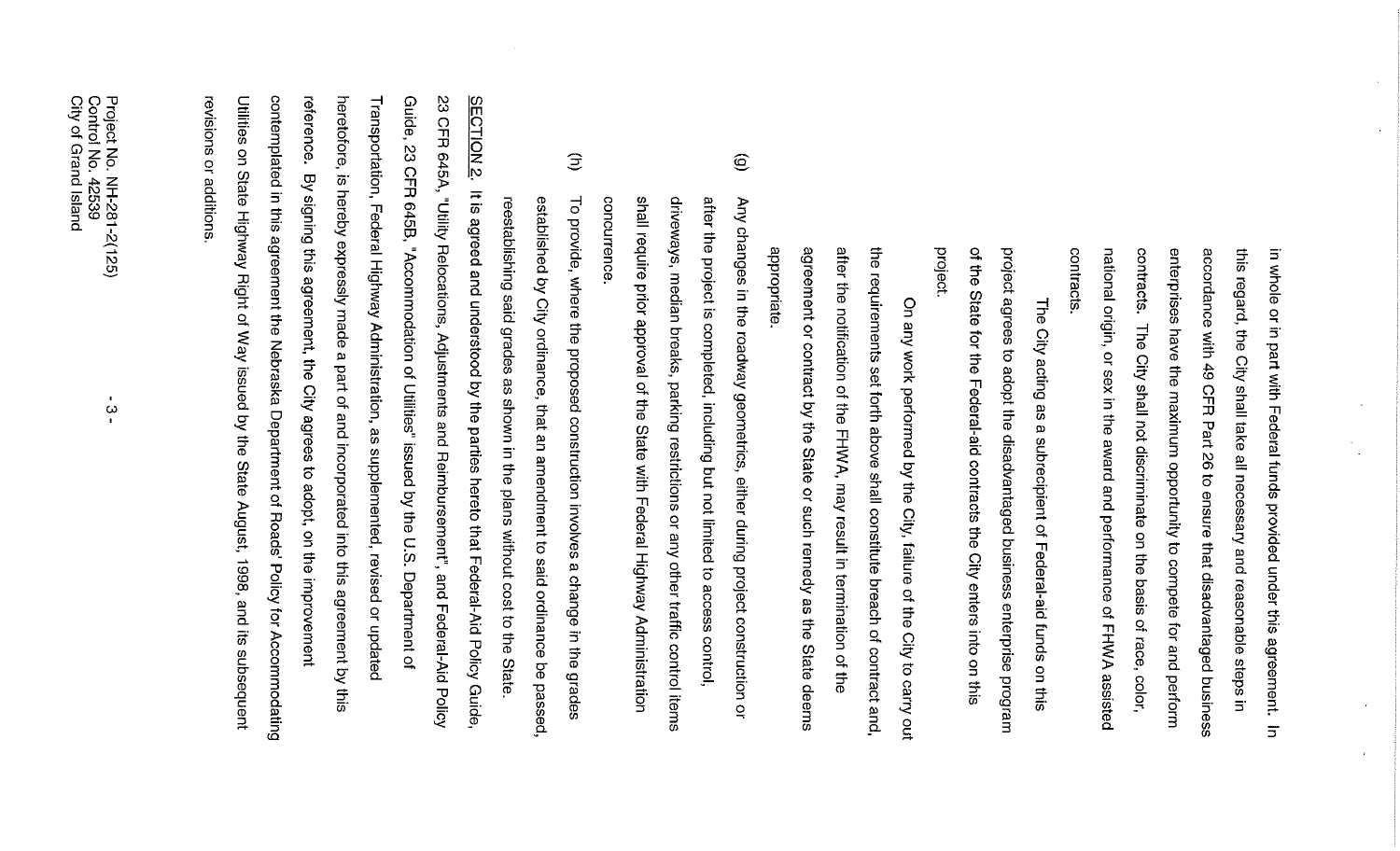The City further agrees:

- $\circledcirc$ Roads of the State of Nebraska and regulations of, and by authority of a permit granted by the Department of shall be responsible to see that all such work is performed according to the rules excavation, pavement cuts or performing other activity upon said highway, and Department of Roads before making or allowing to be made, any utility To comply with Neb.Rev.Stat. §39-1361, and the rules and regulations of ₹
- $\widehat{\mathbf{c}}$ necessary by the construction of this project. materials for the rehabilitation of its municipally owned utilities as made To furnish or cause to be furnished all of the labor, tools, equipment and
- $\widehat{\odot}$ way will be reinportanced. The cost of nonpertent reprendition of municipally rehabilitation of municipally owned and operated utilities. utilities and the reimbursement to the City for the State's share of the costs of the agreement to provide for the design and construction of the nonbetterment municipally owned and operated utilities, the parties hereto agree to enter into an Should this project necessitate the nonbetterment rehabilitation of any owned and operated utilities within the corporate limits is currently unknown portion of the rehabilitation costs of facilities currently occupying private right of become a project cost, but that outside said City limits only the nonbetterment municipal utility vehabilitation costs within the corporate limits of the City will made necessary by this project. It is mutually understood that all nonbetterment nonbetterment costs for the rehabilitation of all municipally owned utilities as plans for this project a plan and estimate detailing anticipated location and To prepare and submit to the State upon receipt of preliminary construction Said agreement shall

property assessments that exceed the appropriate local share on this project. State review **SECTION 3** The Federal share of this project shall be reduced by any project specific local This is subject to

be entered into prior to utility work beginning.

prescribed in the latest approved edition of the Manual of Uniform Traffic Control Devices and **SECTION 5.** responsibility for the operation and maintenance of the approved traffic control plan provided to the State's Project Manager for approval and acceptance. perform or contract for any work, they will develop a traffic control plan. The plan will be on Uniform Traffic Control Devices and the Nebraska Supplement thereto. If the City is to SECTION 4. All traffic control devices will conform to the latest approved edition of the Manual The City further agrees to comply with all traffic safety regulations, including those It will be the **City's** 

Project No. NH-281-2(125)<br>Control No. 42539<br>City of Grand Island

 $\rightarrow$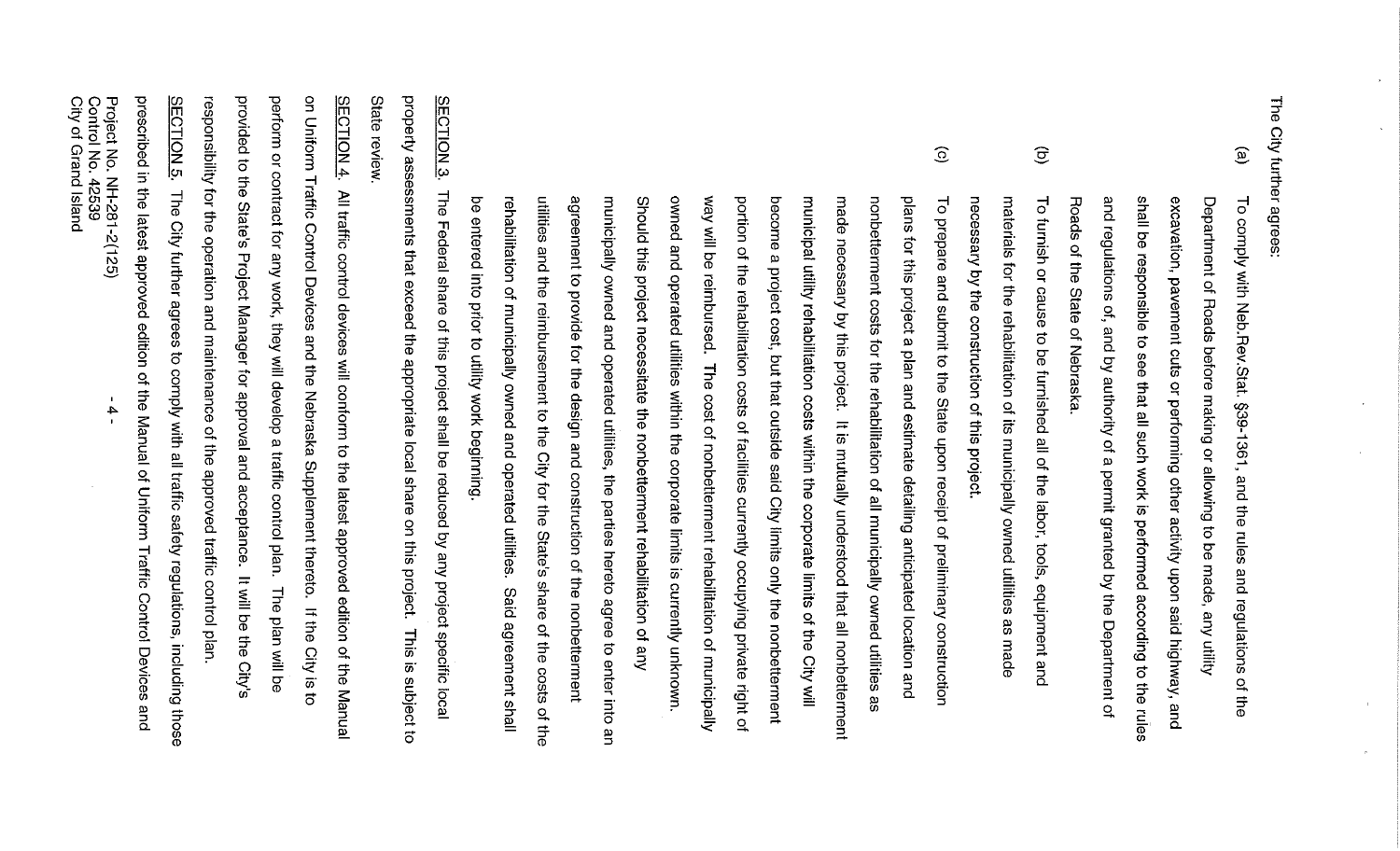| scheduling of the construction for this project.                                                            |                        |
|-------------------------------------------------------------------------------------------------------------|------------------------|
| The parties hereto agree that the State shall make sole determination as to the                             | <b>SECTION 9</b>       |
| To complete the work under traffic with some lane restrictions and lane closures.                           | $\widehat{\Xi}$        |
| To construct this project at no cost to the City.                                                           | $\circlede$            |
| to the City, except as provided in Section 2(c).                                                            |                        |
| To construct that portion of the project located outside the City limits without cost                       | $\oplus$               |
| utility facilities as provided in Section 2(c)                                                              |                        |
| To reimburse the City for the nonbetterment rehabilitation of municipally owned                             | $\widehat{\mathbf{e}}$ |
| aforesaid project, not specifically assumed by the City                                                     |                        |
| $\overline{\mathsf{d}}$<br>acquire all additional right of way and do all things, in pursuance of<br>宇<br>守 | $\widehat{\mathbf{e}}$ |
| shown in the plans                                                                                          |                        |
| To supervise and cause completion of the construction of the improvement as                                 | $\odot$                |
| State                                                                                                       |                        |
| lowest responsible bidder and that said contract shall be signed only by the                                |                        |
| improvement. The City agrees that the State will award the contract to the                                  |                        |
| To advertise and conduct a<br>letting and receive bids on the contemplated                                  | $\widehat{\Xi}$        |
| subject project                                                                                             |                        |
| To prepare and convey to the City, prior to construction, plans for the proposed                            | $\circledcirc$         |
| The State hereby agrees:                                                                                    | <b>SECTION 8.</b>      |
| owned by the City and are located within the corporate limits                                               |                        |
| the aforesaid project, of all pipe lines, poles or other underground or overhead services not               |                        |
| way, or correction or alteration in the public right of way, as necessary for the construction of           |                        |
| SECTION 7. The City and State will fully cooperate to cause the removal from public right of                |                        |
| will be on file in the office of the Department of Roads, Lincoln, Nebraska                                 |                        |
| It is hereby agreed that plans and specifications for the above mentioned project                           | <b>SECTION 6.</b>      |
| any traffic lane without first providing appropriate traffic control to direct traffic                      |                        |
| to use extreme caution when working in the State right of way and not block or encroach upon                |                        |

 $\mathcal{A}^{\mathcal{A}}$ 

 $\mathcal{L}^{\pm}$ 

 $\mathcal{F}^{\mathcal{S}}$ 

 $\mathcal{L}^{\pm}$ 

 $\epsilon$ 

 $\mathbf{r}^{\top}$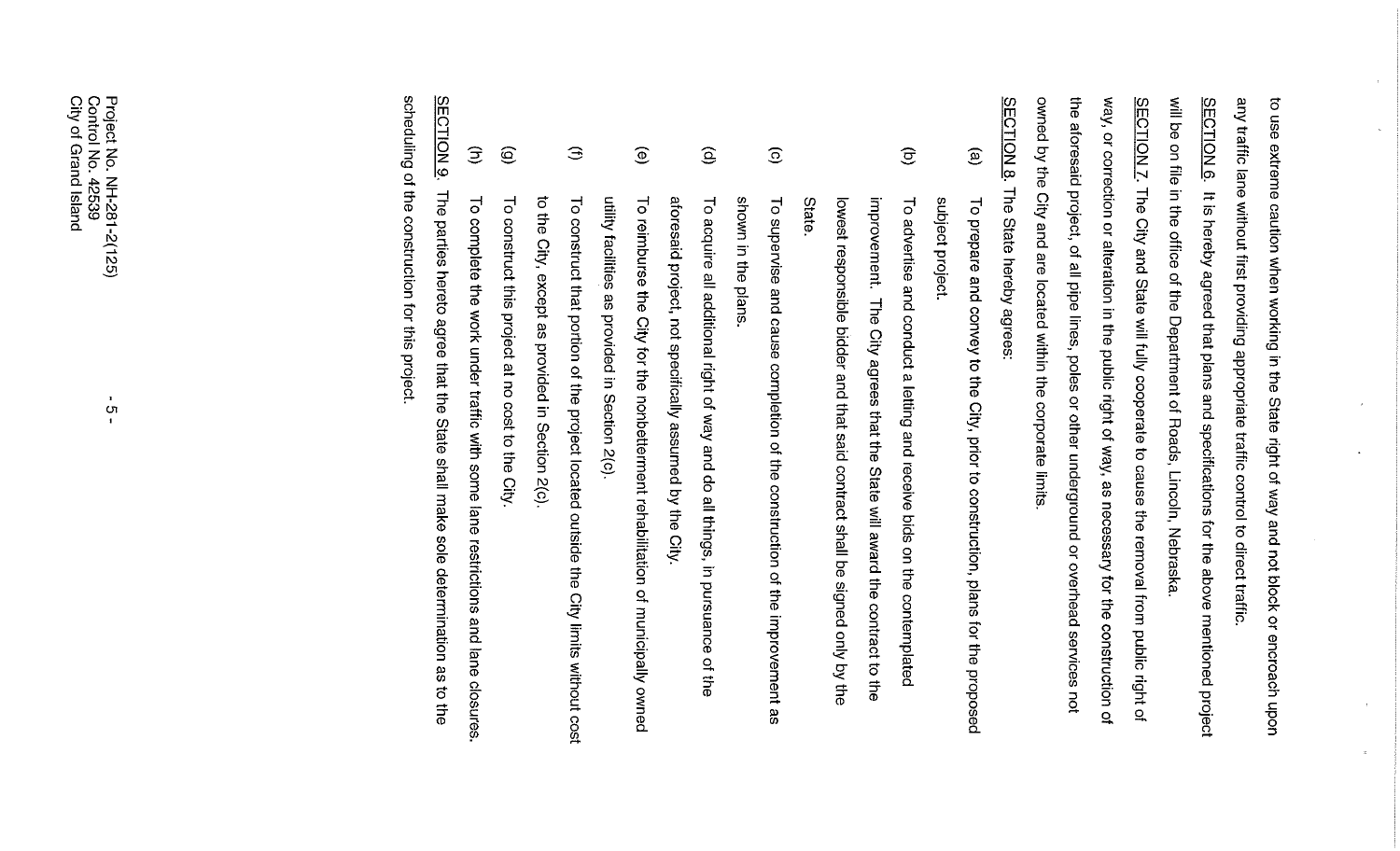| executed by their proper officials thereunto duly authorized as of the dates below indicated.<br>EXECUTED by the City this<br>IN WITNESS WHEREOF, the parties hereto have caused these presents to be<br>to yab. | 2009.                                                            |
|------------------------------------------------------------------------------------------------------------------------------------------------------------------------------------------------------------------|------------------------------------------------------------------|
| <b>ATTEST:</b>                                                                                                                                                                                                   | CITY OF GRAND ISLAND                                             |
| City Clerk                                                                                                                                                                                                       | Mayor                                                            |
| EXECUTED by the State this<br>day of                                                                                                                                                                             | 5005                                                             |
|                                                                                                                                                                                                                  | James J. Knott, P.E.<br>DEPARTMENT OF ROADS<br>STATE OF NEBRASKA |
|                                                                                                                                                                                                                  | Roadway Design Engineer                                          |
| Wesley Wahlgren, P.E.<br><b>RECOMMENDED:</b>                                                                                                                                                                     |                                                                  |
|                                                                                                                                                                                                                  |                                                                  |
| CO/AGRC4-NI                                                                                                                                                                                                      |                                                                  |
|                                                                                                                                                                                                                  |                                                                  |

 $\mathcal{A}^{\mathcal{A}}$ 

 $\bar{\mathcal{A}}$ 

 $\mathcal{A}^{\pm}$ 

 $\Delta$ 

 $\mathcal{F}^{\mathcal{S}}$ 

 $\hat{K}$ 

Project No. NH-281-2(125)<br>Control No. 42539<br>City of Grand Island

 $\overrightarrow{O}$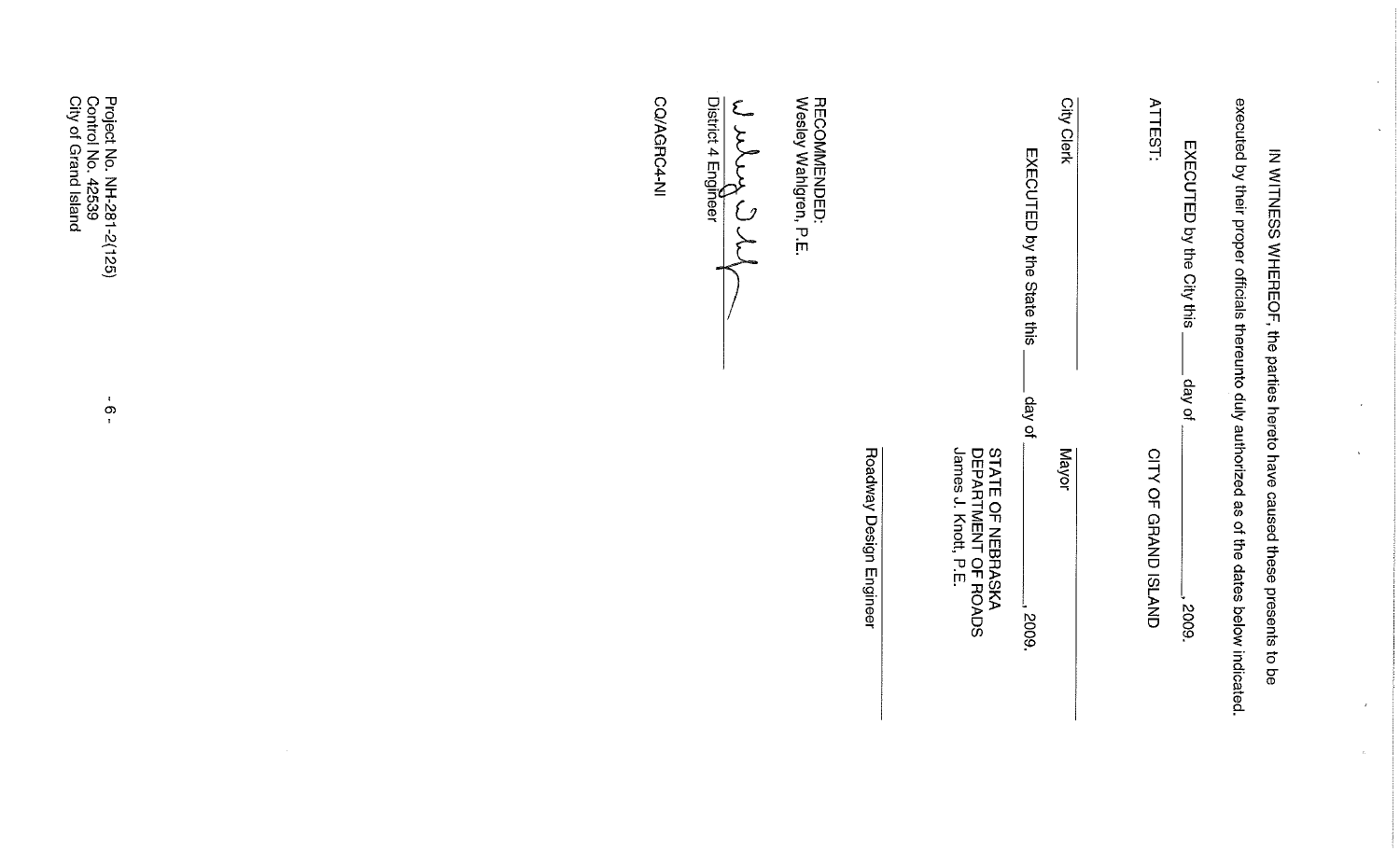

EXHIBI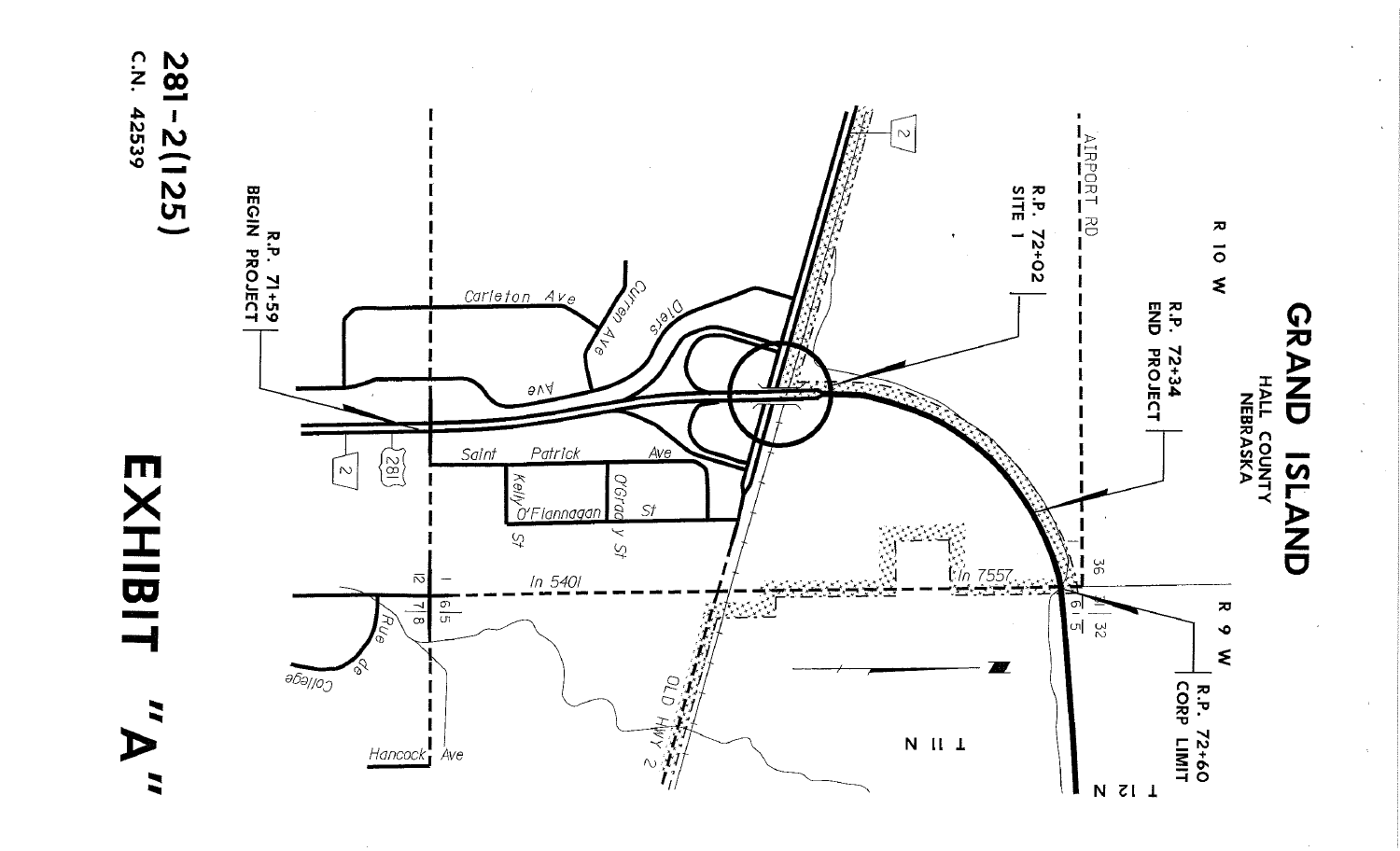# **SONDISCRIMINIVER CLAUGES**

in interest (hereinafter referred to as the "contractor"), agrees as follows: During the performance of this contract, the contractor, for itself, its assignees and successors

- $\widehat{\Xi}$ incorporated by reference and made a part of this contract <u>Compliance with Regulations</u>: The Contractor will comply with the Regulations of the<br>Department of Transportation relative to nondiscrimination in federally assisted<br>programs of the Department of Transportation (Title 49,
- $\widehat{\mathcal{Q}}$ contractor will not participate either directly or indirectly in the discrimination prohibited<br>by Section 21.5 of the Regulations, including employment practices when the contract<br>covers a program set forth in Appendix "A subcontractors, including procurements of materials and leases of equipment. disability, race, color, sex, religion or national origin in the selection and retention of Nondiscrimination: The contractor, with regard to the work performed by it after award and prior to completion of the contract work, will not discriminate on the basis of **The**
- $\widehat{\omega}$ nondiscrimination on the basis of disability, race, color, sex, religion or national origin. the contractor's obligations under this contract and the Regulations relative to work to be performed under a subcontract, including procurements of materials or all solicitations either by competitive bidding or negotiation made by the contractor for Solicitations for Subcontracts, Including Procurements of Materials and Equipment: In equipment, each potential subcontractor or supplier shall be notified by the contractor of
- $\widehat{\mathfrak{A}}$ possession of another who fails or refuses to furnish this information, the contractor<br>shall so certify to the State Highway Department, or the Federal Highway Administration<br>as appropriate, and shall set forth what effort instructions. acess to its hooks, records, accounter of information and its facilities as by the Regulations, or orders and instructions issued pursuant thereto, and will permit <u>Information and Reports:</u> Administration to be pertinent to ascertain compliance with such Regulations, orders and may be determined by the State Highway Department or the Federal Highway Where any information required of a contractor is in the exclusive The contractor will provide all information and reports required
- $\widehat{\Omega}$ impose such contract sanctions as it or the Federal Highway Administration may Sanctions for Noncompliance: determine to be appropriate, including but not limited to, nondiscrimination provisions of this contract, the State Highway Department shall In the event of the contractor's noncompliance with the
- $\widehat{e}$ complies, and/or withholding of payments to the contractor under the contract until the contractor
- $\widehat{\Xi}$ cancellation, termination or suspension of the contract, in whole or in part
- $\widehat{\mathcal{O}}$ or is threatened with, litigation with a subcontractor or supplier as a result of such<br>direction, the contractor may request the State to enter into such litigation to protect the<br>interests of the State, and in addition, t procurement as the State Highway Department or the Federal Highway Administration <u>Incorporation of Provisions</u>: The contractor will include the provisions of paragraph (1)<br>through (6) in every subcontract, including procurements of materials and leases of noncompliance: may direct as a means of enforcing such provisions including sanctions for thereto. The contractor will take such action with respect to any subcontract or equipment, unless exempt by the Regulations, order, or instructions issued pursuant Provided, however, that, in the event a contractor becomes involved in,

EXHIBIT "C"